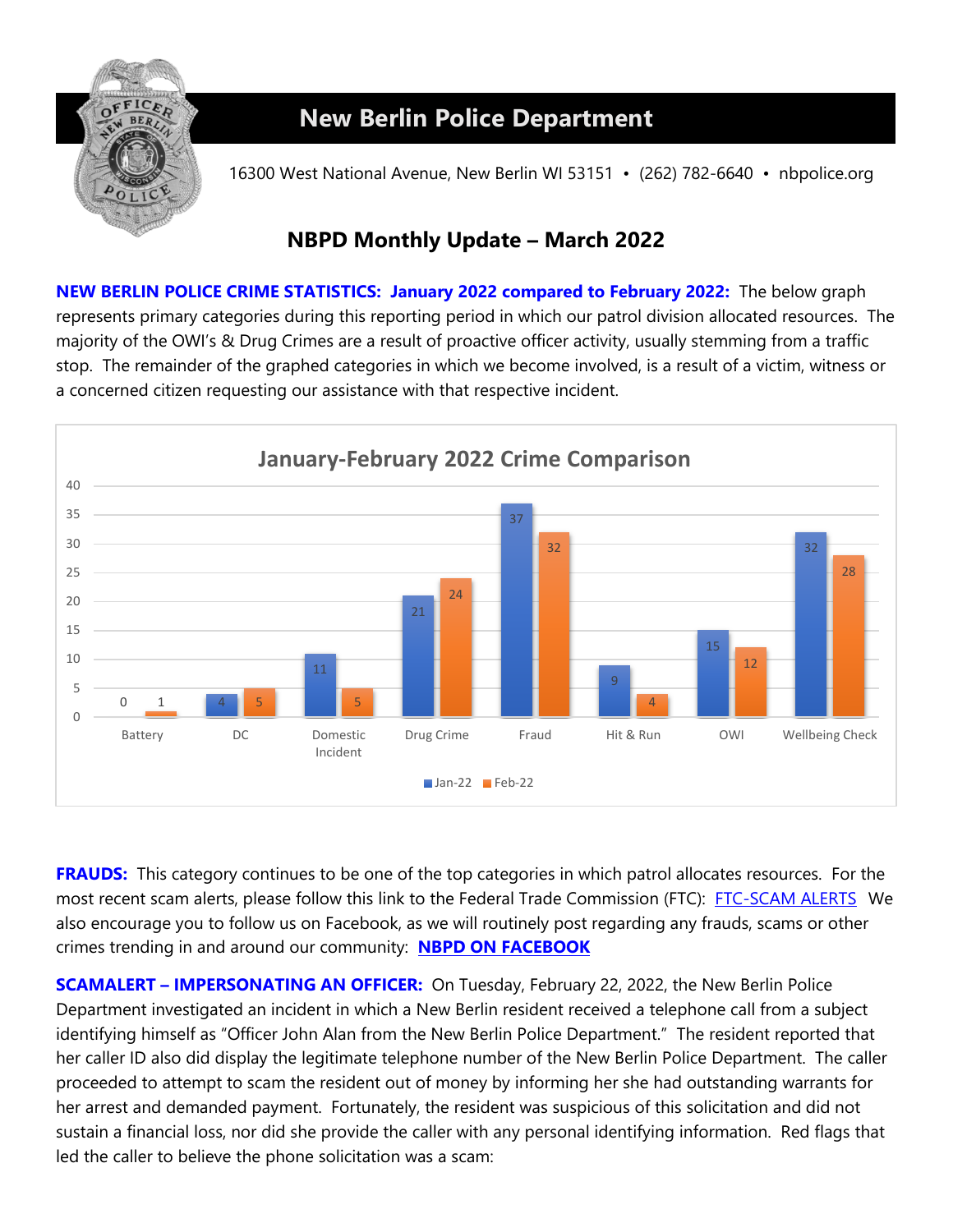- The caller knew she did not have any warrants for her arrest.
- Even though the caller "spoofed" his number to appear that he was calling from the NBPD, he provided the resident with a different number to call back with a Texas area code.
- The caller spoke broken English with a thick middle-eastern accent.

The New Berlin Police Department **does not** call individuals on the telephone and demand payment, in any form, via the telephone. Should you be concerned you have an outstanding warrant with our agency, please contact the New Berlin Municipal Court at 262-780-8154 or follow this direct link to the court's list of individuals with outstanding arrest warrants: <https://www.newberlin.org/161/Wanted-List>(As of February 2022, there is only one New Berlin resident with an outstanding arrest warrant with our court.)

**PROPERTY CRIMES:** In February 2022, we recognized a reduction in property crimes across the board with one glaring exception, incidents involving Criminal Damage To Property (CDTP) almost doubled in February. Upon taking a closer look at the 13 reported incidents, the majority of them occurred between  $2/10 - 2/11$ . Nine of the incidents involved damage caused to vehicles, with seven of the incidents most likely attributed to offender(s) randomly targeting vehicle windows. Three of the incidents, also occurring during the same time frame, involved intentional damage to mail boxes. Another commonality pertaining to the majority of these incidents is they reportedly occurred during hours of darkness. Please investigate any unusual noises and don't hesitate to report any suspicious behavior occurring in your subdivision, especially during hours of darkness.



**REFERRALS FOR CRIMINAL PROSECUTION:** In February of 2022, the New Berlin PD referred 86 charges involving adult & Juvenile offenders to the Waukesha County District Attorney's Office for case review, reference misdemeanor or felony prosecution. Additionally, 34 state traffic citations were issued.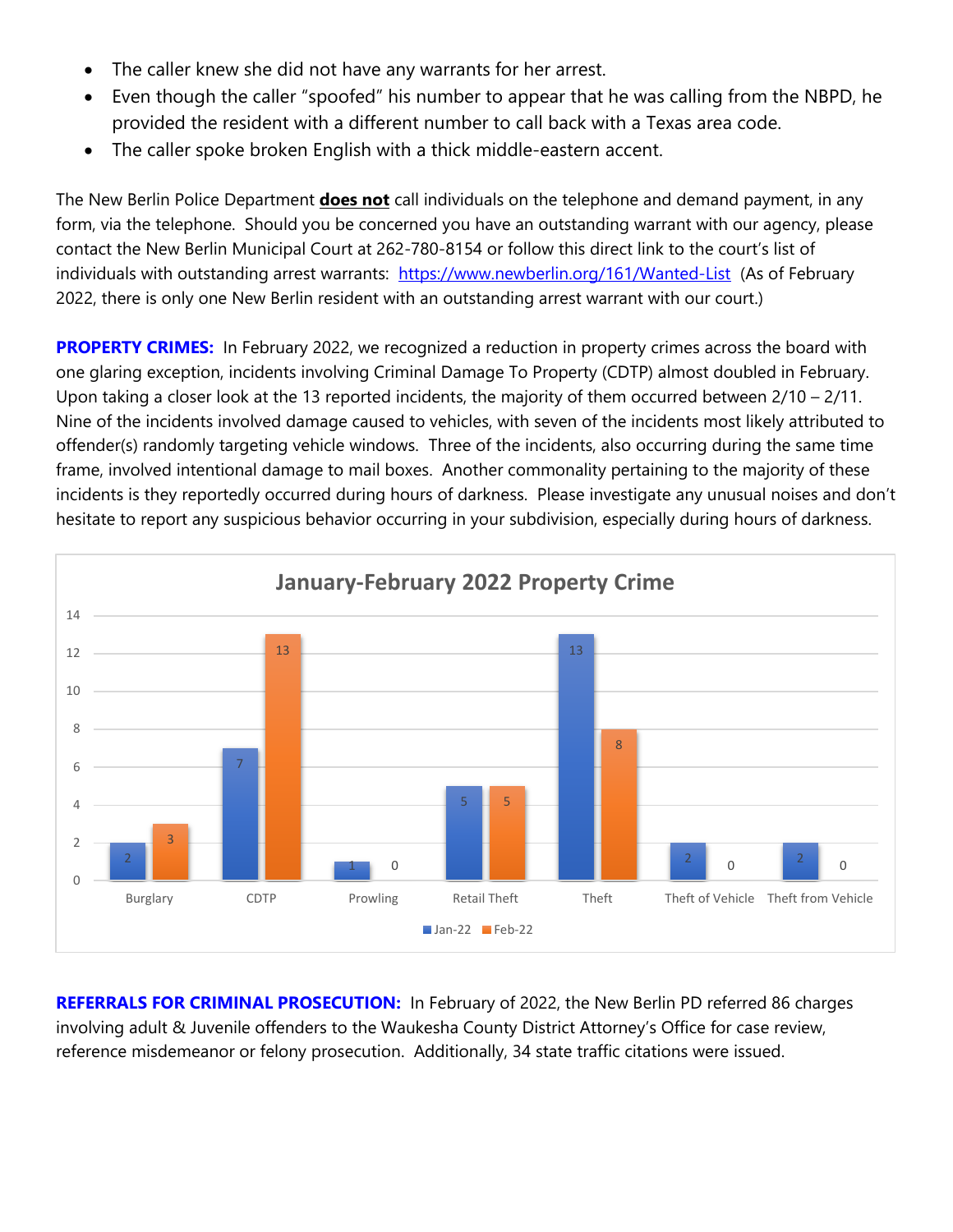

**REFERRALS FOR MUNICIPAL PROSECUTION:** In February of 2022, the New Berlin PD issued a total of 236 municipal citations for non-criminal prosecution in New Berlin Municipal Court. 201 citations were traffic related, 26 citations were non-traffic related & 9 citations were OWI/PAC related.



**SPRING DRUG TAKE BACK EVENT – April 30th:** New Berlin PD and Froedtert Hospital have partnered once again to participate in the National Drug Take Back Day on 04/30/22, 10:00 AM – 2:00 PM. We will be collecting the drugs at Moorland Reserve (Froedtert-New Berlin Campus, 4805 S. Moorland Rd.) in a "Drive Thru" fashion. Simply bag/box any unwanted human/pet medications with or without original containers and hand them to us though your car window. Volunteers will separate the contents from the container and black out any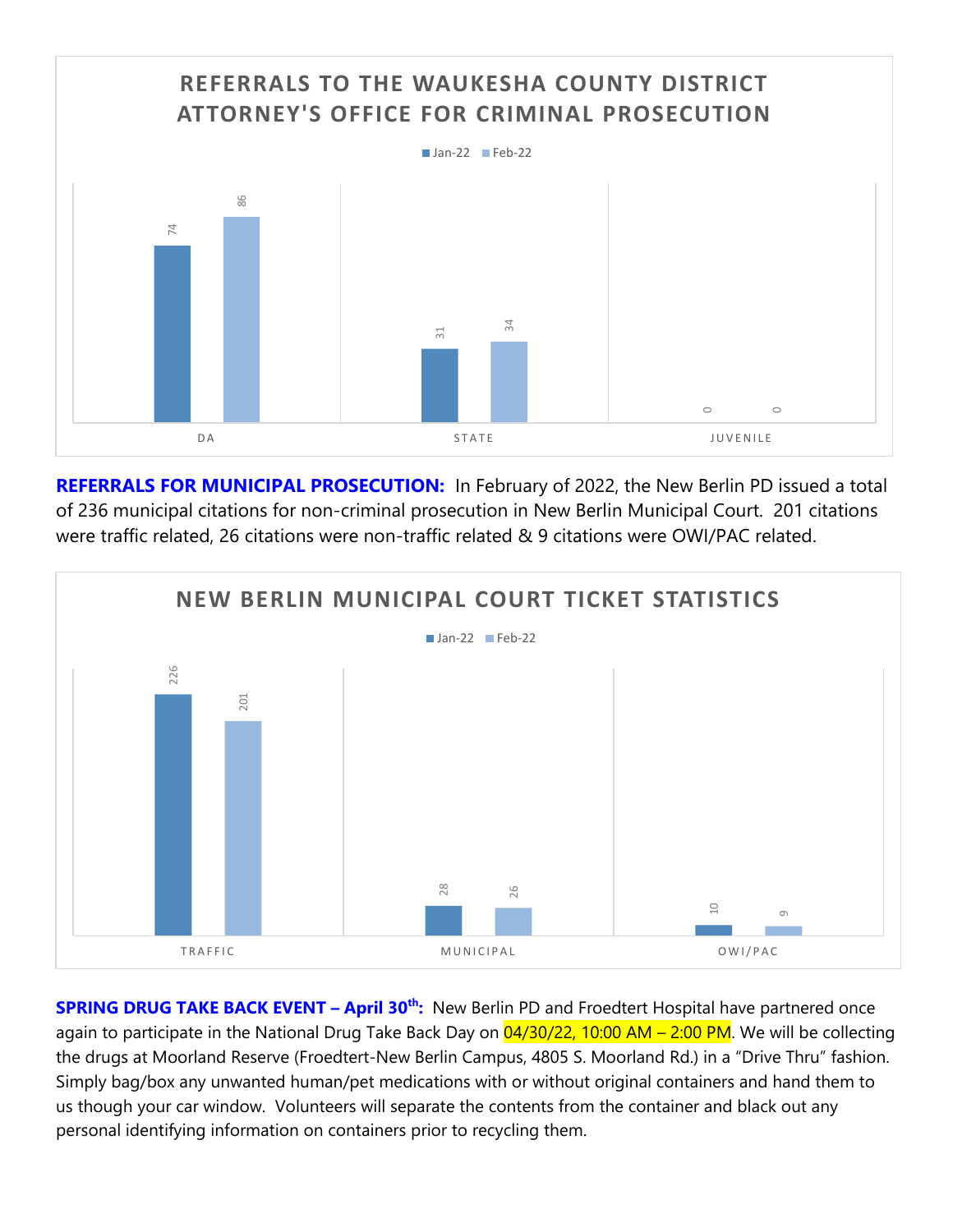**SAFETY SATURDAY – MAY 21st:** The New Berlin Safety Saturday Committee in cooperation with the New Berlin Public Safety Departments, host an annual free outdoor safety and wellness event called "Safety Saturday". Safety Saturday occurs every third Saturday in May from 9 AM – 1 PM, in the Children's Hospital of WI parking lot – New Berlin Campus, 4855 S. Moorland Road. This long-running event is enjoyed by thousands of citizens and families throughout our area. This event brings public and private safety and wellness service providers and resources together for the purpose of educating both children and adults on various aspects of safety and wellness. The continued success of this event wouldn't be possible without the continued support and participation of federal, state, county and municipal organizations along with private businesses and service providers. Safety Saturday attractions include, but are not limited to, vehicle airbag demonstrations, vehicle roll-over convincer demonstrations, vehicle extrication demonstrations, hand washing safety, tobaccoalcohol-drug awareness, fire suppression, police motorcycle demonstrations, police K-9 demonstrations, weather safety, safety town, pet safety, personal wellness assessments, police/fire equipment displays and demonstrations and other vendor handout and table displays. Additional highlights include a DJ and children's raffle, free Sprecher soda (while supplies last), inflatable attractions, rock wall climbing, interactive caving attraction, adoptable pets, face painting, Milwaukee Brewer's Famous Racing Sausages, Flight for Life (contingent on weather/evacuation deployment) & free bike helmets for children (while supplies last). For information on how to get involved in this event as a participant, please contact Officer Tony Fus: [fus@nbpolice.org](mailto:fus@nbpolice.org) or 262-780-8148.

**NEW BERLIN POLICE CRIME STATISTICS PUBLIC DASHBOARD:** Please remember to access the New Berlin Police Crime Statistics Public Dashboard to stay informed. The NBPD public dashboard is an interactive map which captures both incidents and arrests occurring within the City of New Berlin. Although we attempt to publish the data on the dashboard on a **DAILY BASIS**, there may be occasions when this process may be delayed. Direct access to the dashboard can be obtained by following this link: [CLICK HERE](https://experience.arcgis.com/experience/37de1b6cc1194bf987a133174a450e80) You may also navigate to the dashboard via the City's website at [www.nbpolice.org.](http://www.nbpolice.org/) Once on the police department's home page, click on the "Map" tile to access the Crime Statistics Public Dashboard.

**NEW BERLIN POLICE CRIME STATISTICS PUBLIC DASHBOARD – BULLETIN BOARD FEATURE:** We are pleased to introduce a new feature to our public dashboard, the bulletin board. The bulletin board enables us to post community events, crime alerts and other information impacting our community. Upon accessing the NBPD Crime Statistics Public Dashboard, the "Recent Events" tab is in your viewer by default. To view the "Bulletin Board," click on the "Bulletin Board" tab at the bottom left corner of your screen. The most recent posts appear at the top of your screen. Many of the posts contain picture or PDF document attachment pertaining to the post. By clicking on any specific post, any attachments(s) associated with the post will appear in the right column (over the map) in a dialogue box. Clicking on the attachment in the dialogue box will open the document/picture. Direct access to the dashboard can be obtained by following this link: [CLICK HERE](https://experience.arcgis.com/experience/37de1b6cc1194bf987a133174a450e80) You may also navigate to the dashboard via the City's website at [www.nbpolice.org.](http://www.nbpolice.org/) Once on the police department's home page, click on the "Map" tile to access the Crime Statistics Public Dashboard.

**NEW BERLIN POLICE DEPARTMENT CRITICAL INCIDENT PREPAREDNESS TRAINING:** The New Berlin Police Department would like to remind you that we continue to collaborate with schools, businesses, civic organizations & houses of worship to offer free training in target hardening and the development of situational awareness in the event of a critical incident. For more information, please contact Officer Tony Fus: [fus@nbpolice.org](mailto:fus@nbpolice.org) 

**NBPD COMMUNITY PROGRAMS:** It is our mission to offer numerous programs that allow us to form relationships with citizens, neighborhoods, businesses and city services in order to provide us the